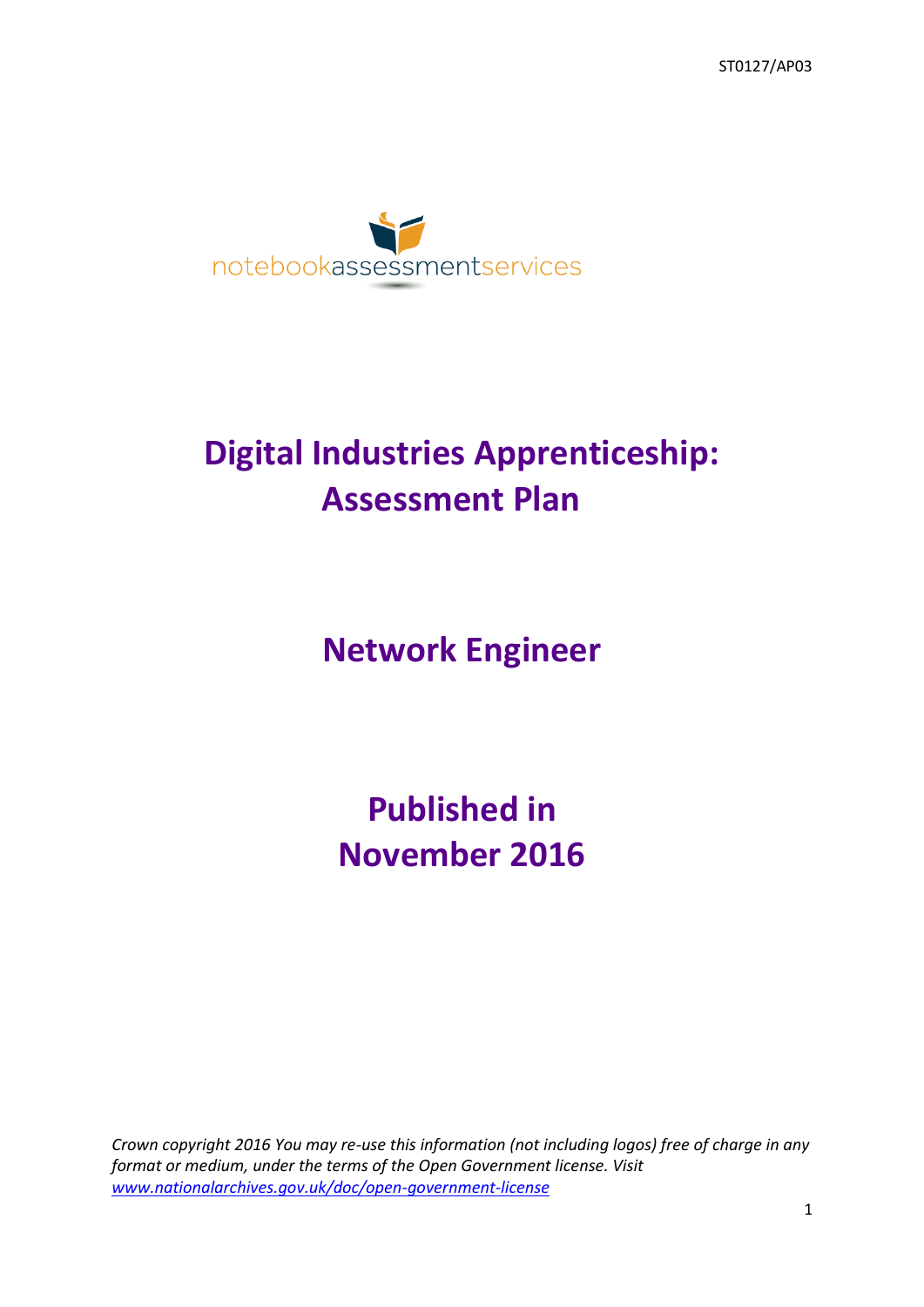#### **Digital Industries Apprenticeships: Network Engineer Assessment Plan**

## **1. General Introduction and Overview to Digital Industry Apprenticeships**

The Digital Industries Apprenticeship Standards are being designed by the industry for apprentices employed in a wide variety of different organisations in the public, private and voluntary sectors. Employers likely to use the new Standards include:

- Large IT businesses, each of which may take on hundreds of apprentices a year, where the Apprenticeship pathway is a mainstay ofrecruitment;
- The armed forces, which takes on hundreds of apprentices a year in specialist IT trades across all three services;
- Small and medium-sized specialist IT businesses, which may employ apprentices as core staff to provide the skills for growth;
- Large non-IT businesses, which may employ a handful of apprentices in IT roles, typically at head office;
- Small and medium-sized non-IT businesses, which may take on a small number of apprentices in these roles, to support their core business.

The actual job role of the apprentice will vary significantly from one employer to the next.

The approach to assessment, therefore, has been designed to be appropriate, relevant and feasible in a wide range of contexts while also ensuring consistency across these contexts.

Employers have adopted the following broad principles to inform the approach:

- Assessment will motivate apprentices to do their very best, not just do enough to satisfy a minimum standard – for example by using a 'high stakes' method in the synoptic project, which gives apprentices a clear performance goal to aimat.
- The assessment process will add value to both the apprentice and the employer, by complementing and building on normal performance management and developmenttools.
- It should enable and encourage progression and continuous professional development, by being linked to professional qualifications and recognition.
- $\bullet$  It should position the apprenticeship, not just as a job, but as the starting point for a career assessment at the end marks a clear recognition of achievements, on which the individual can build.
- The assessment methods chosen ensure relevance and consistency, irrespective of the specific job role of the apprentice.
- Costs and practicalities will be appropriate and proportionate to employers with small numbersof apprentices.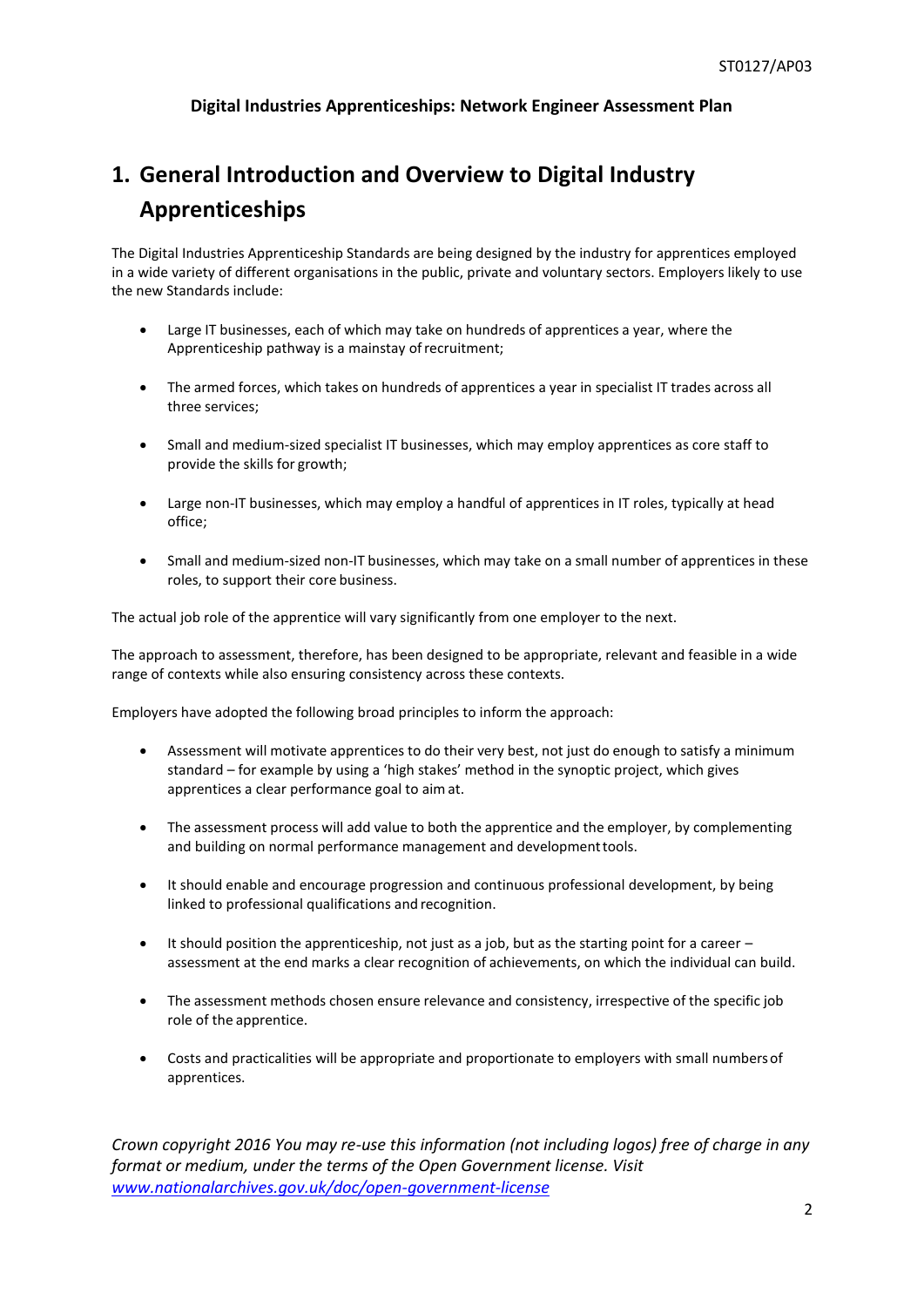Assessment will be driven by the Standards and will cover full competence in the occupation.

#### **1.1 Overview of Assessment**

#### On Programme Assessment

Technical knowledge and understanding is assessed on programme through a combination of Ofqual-regulated Knowledge Modules and specified vendor and professional qualifications. These must be passed before the end point assessment can take place.

#### End Point Assessment

The final, end point assessment is completed in the last few months of the apprenticeship. It is based on

a portfolio – produced towards the end of the apprenticeship, containing evidence from real work projects which have been completed during the apprenticeship, usually towards the end, and which, taken together, cover the totality of the standard, and which is assessed as part of the end point assessment

a project - giving the apprentice the opportunity to undertake a business-related project over a one-week period away from the day to day workplace

an employer reference

a structured interview with an assessor - exploring what has been produced in the portfolio and the project as well as looking at how it has been produced

An independent assessor will assess each element of the end point assessment and will then decide whether to award successful apprentices with a pass, a merit or a distinction.

The approach is illustrated in the following diagram and then described in detail in the rest of the paper.

1

 $1$  Note: employers who choose not to use a Training Provider would also be responsible for those activities described as being the responsibility of the Training Provider throughout this document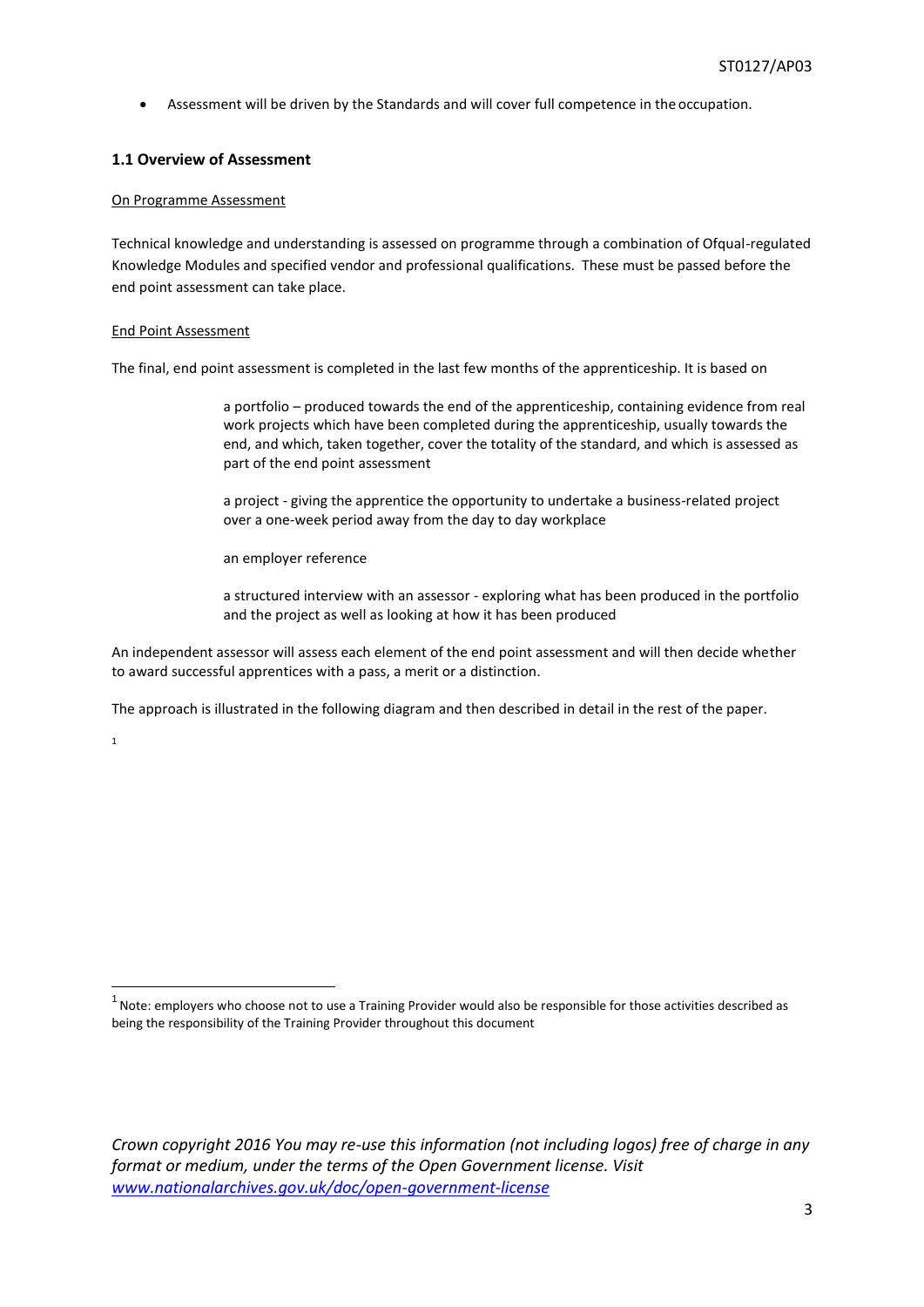### **On programme Assessment End Point Assessment**

**Apprentice**: carries out work as defined by their employer, selects evidence from their portfolio from work carried out toward the end of their apprenticeship, and passes the tests for underpinning knowledge and understanding.

**Apprentice**: submits portfolio, completes synoptic project and attends interview

**Employer**: completes a reference

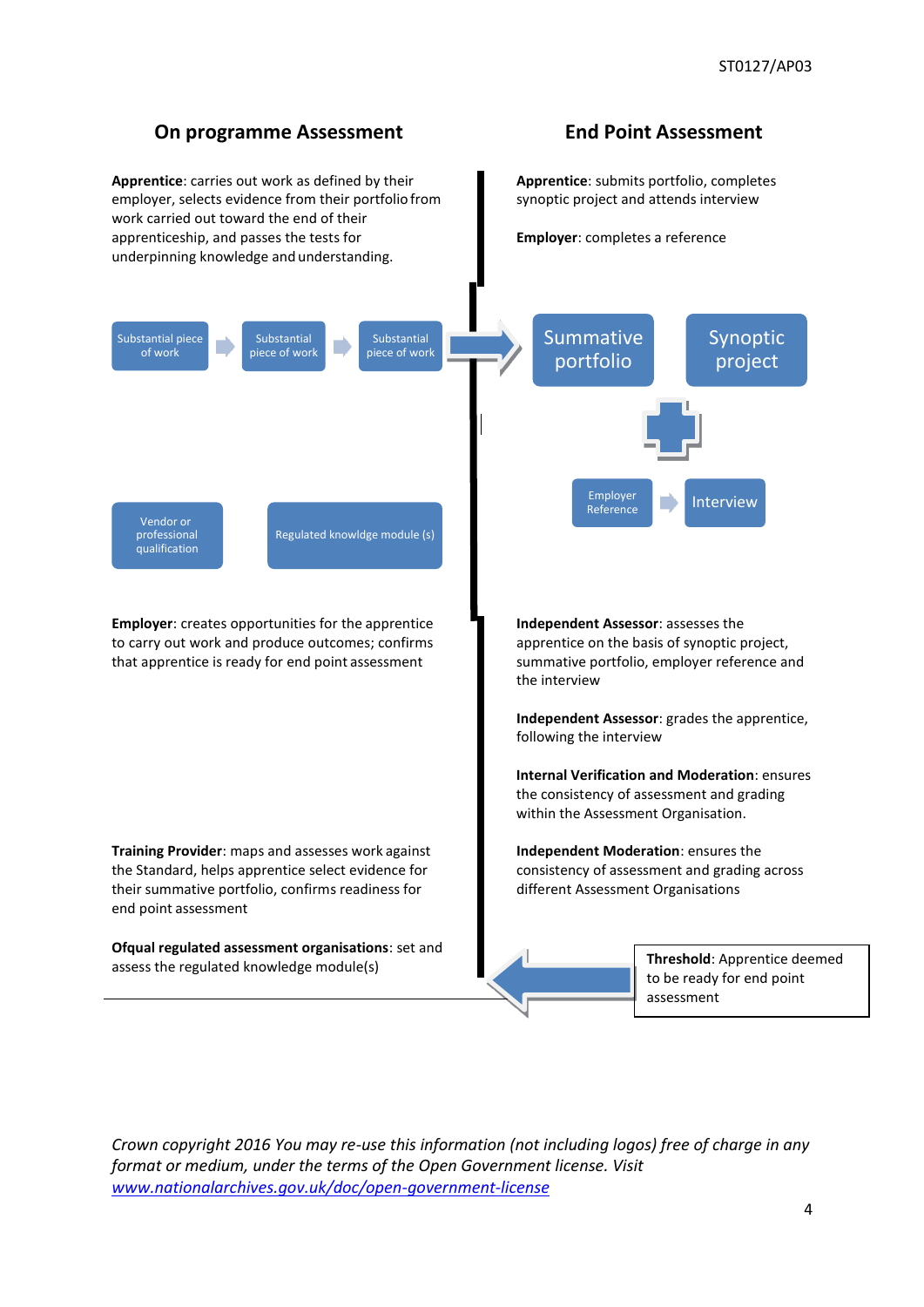### **2. Planning Assessments**

Training Providers are encouraged to develop and agree a plan with the employer for the how and when onprogramme and end-point assessments will be delivered, based on the following principles.

All apprentices need a robust process of on programme assessment to ensure that good progress is made towards the final end-point assessment. This should include ensuring that apprentices make good progress in moving towards full competence and maximising their potential, based on regular monitoring by employers and training providers.

Employers and training providers will need to carry out joint reviews of progress at regular intervals, involving apprentices, line managers and others directly involved, e.g. mentors, workplace coaches etc. They will agree how any issues are to be resolved and how additional "stretch" can be built in.

Apprentices will carry out tests of their underpinning technical knowledge and understanding whilst on programme, via one approved vendor or professional qualification plus the other specified regulated knowledge modules, at appropriate points as agreed by the employer and the training provider.

Apprentices will be encouraged to develop and maintain examples of their work throughout their apprenticeship. Some of this work will then be selected for a summative portfolio, to be used for end point assessment.

### **3. On-Programme Assessment of Knowledge and Technical Understanding**

Apprentices will have their Knowledge and Technical Understanding formally assessed at relevant times during their apprenticeship. These assessments will be via approved vendor or professional qualification(s) and/or regulated knowledge modules.

Apprentices must achieve one internationally recognised vendor or professional qualification, which will exempt one of the knowledge modules.

The content of the Knowledge Modules is summarised below, and further details are contained in the Occupational Brief, available from the Tech Partnership at [www.thetechpartnership.com/apprenticeship/networkengineer.](http://www.thetechpartnership.com/apprenticeship/networkengineer) Details of the recognised vendor and professional qualifications, and the knowledge module it exempts, are also set out below.

| <b>Knowledge Modules</b>                             | <b>Vendor or Professional Qualifications</b>       |
|------------------------------------------------------|----------------------------------------------------|
| Knowledge Module 1: Network Principles (for Level 4  | $CCNA$ 1 + 2                                       |
| Network Engineer Apprenticeship)                     | Network +                                          |
|                                                      | Juniper JNCIA - Junus                              |
|                                                      |                                                    |
| Knowledge Module 2: Network Systems and Architecture | MCP Server Virtualisation - Windows Server Hyper V |
|                                                      | MCP MS Exchange Server                             |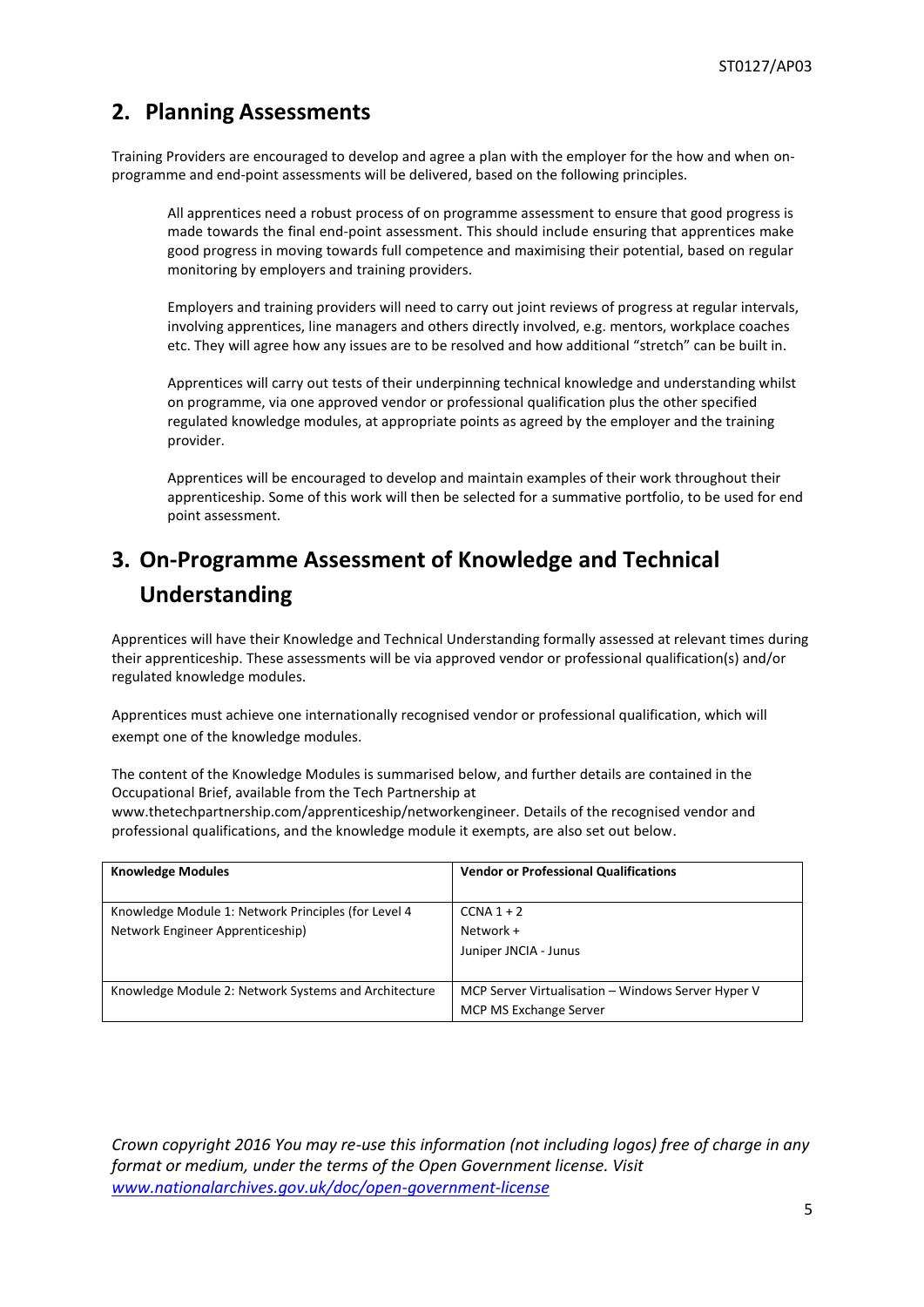| (for level 4 Network Engineer Apprenticeship)     | MCP Server 2012                  |
|---------------------------------------------------|----------------------------------|
|                                                   | <b>MCP Windows Administrator</b> |
|                                                   | Server +                         |
|                                                   | Juniper JNCIS - Ent              |
| Knowledge Module 3: Network Security (for level 4 | Security +                       |
| Network Engineer Apprenticeship                   | <b>CCNA Security</b>             |
|                                                   | <b>MTA Cloud and Mobility</b>    |
|                                                   | Juniper JNCIS - Sec              |
|                                                   |                                  |

Individual employers will select which vendor or professional qualification the apprentice should take.

The Knowledge Modules and vendor/professional qualifications can be taken at any time whilst the apprentice is on programme to ensure relevance to the job role and to maximise the impact of learning. The training provider and employer will agree which combination of qualifications and modules will be taken and will agree the schedule for these assessments.

The Knowledge Modules and vendor/professional qualification must be passed before end point assessment.

Wherever possible each Knowledge Module will be capable of on-line assessment.

### **4. Threshold Assessment**

The decision as to when an apprentice is ready to cross the threshold from learning and formative assessment into the end point assessment phase will be made by the employer and the training provider based on their monitoring of apprentices' progress. In order to move into the end point assessment phase apprentices will need to have passed all the knowledge modules and/or vendor or professional qualifications and be able to produce a portfolio for end point assessment.

### **5. End Point Assessment**

The end point assessment includes an assessment of all the requirements of the standard, including, competencies, knowledge and behaviours. It takes place in the final few months of the apprenticeship, using four assessment methods:

- Summative portfolio
- Synoptic project
- Employer reference
- Interview

The use of a variety of assessment methods in the final end point assessment ensures that the assessment of each apprentice is based on their performance and reflects accurately the quality of their work and the application of skills, knowledge and behaviours specified in the standards. Taken together, these components of the final end point assessment build a cumulative picture of performance against the standard, enabling the independent assessor to make a holistic judgement about how well the apprentice meets or exceeds the standard.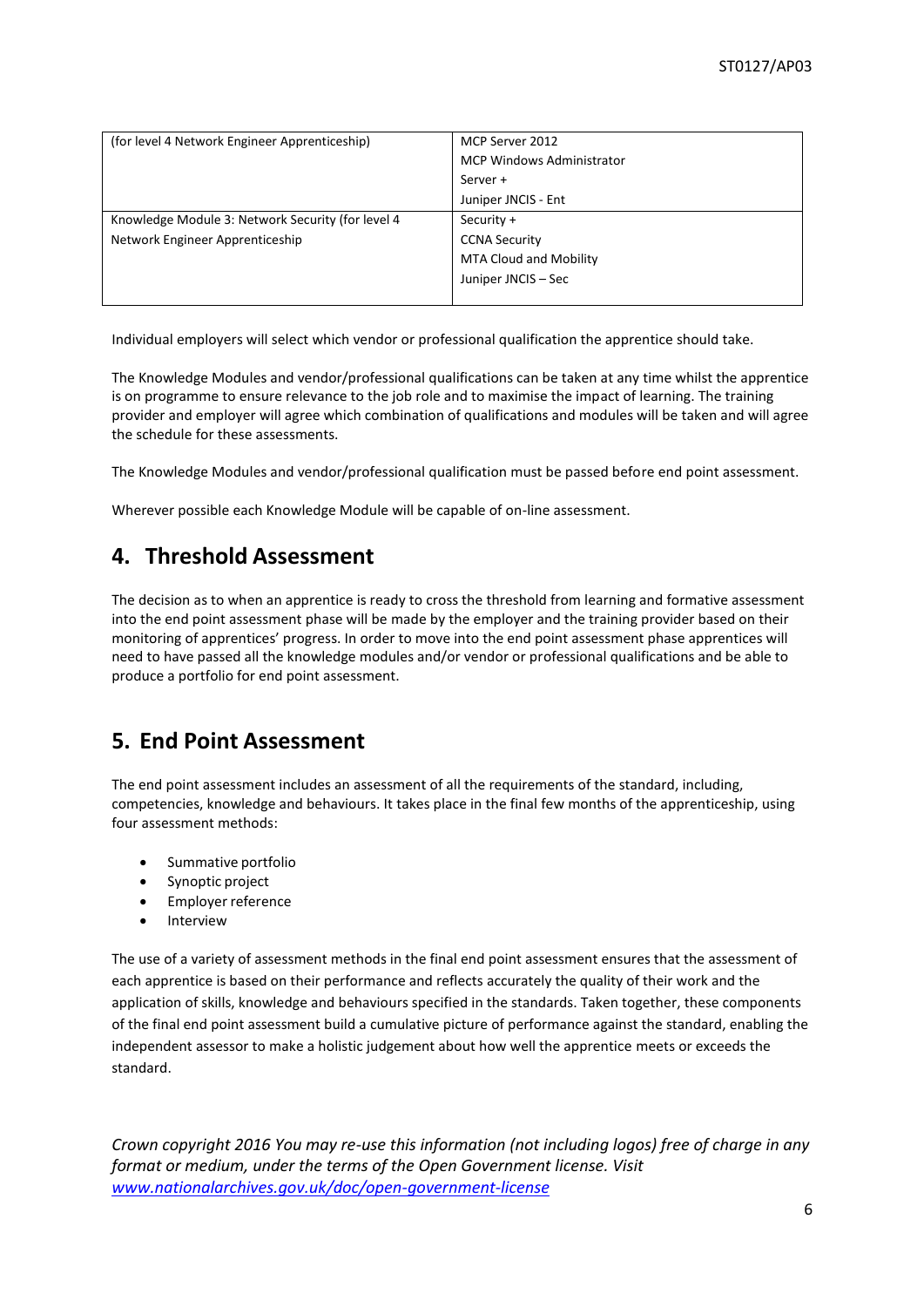The diagram below summarises what is assessed in each of the four elements of the end point assessment.

#### **Summative Portfolio**

Provides evidence against the totality of the standard, based on the application of knowledge, competence and behaviours to real work projects in the work environment. This is key to ensure the validity of the final assessment decision.

#### **Employer Reference**

Provides the employer's perspective on how the apprentice has performed in the workplace and how they have applied their knowledge, competencies and behaviours in work projects.

#### **Synoptic Project**

Provides evidence against a selected set of knowledge, competencies and behaviours against a pre-defined project undertaken in a controlled environment. This is key to ensure consistency and comparability, increasing the accuracy of the assessment decision.

#### **Interview**

Provides an opportunity for further evidence to be gathered and/or evidence to be explored in more detail against any of the knowledge, competence or behaviours. This also increases accuracy and validity.

Independent assessors will grade apprentices, using all the information gained in the end point assessment, against the criteria for pass, merit and distinction.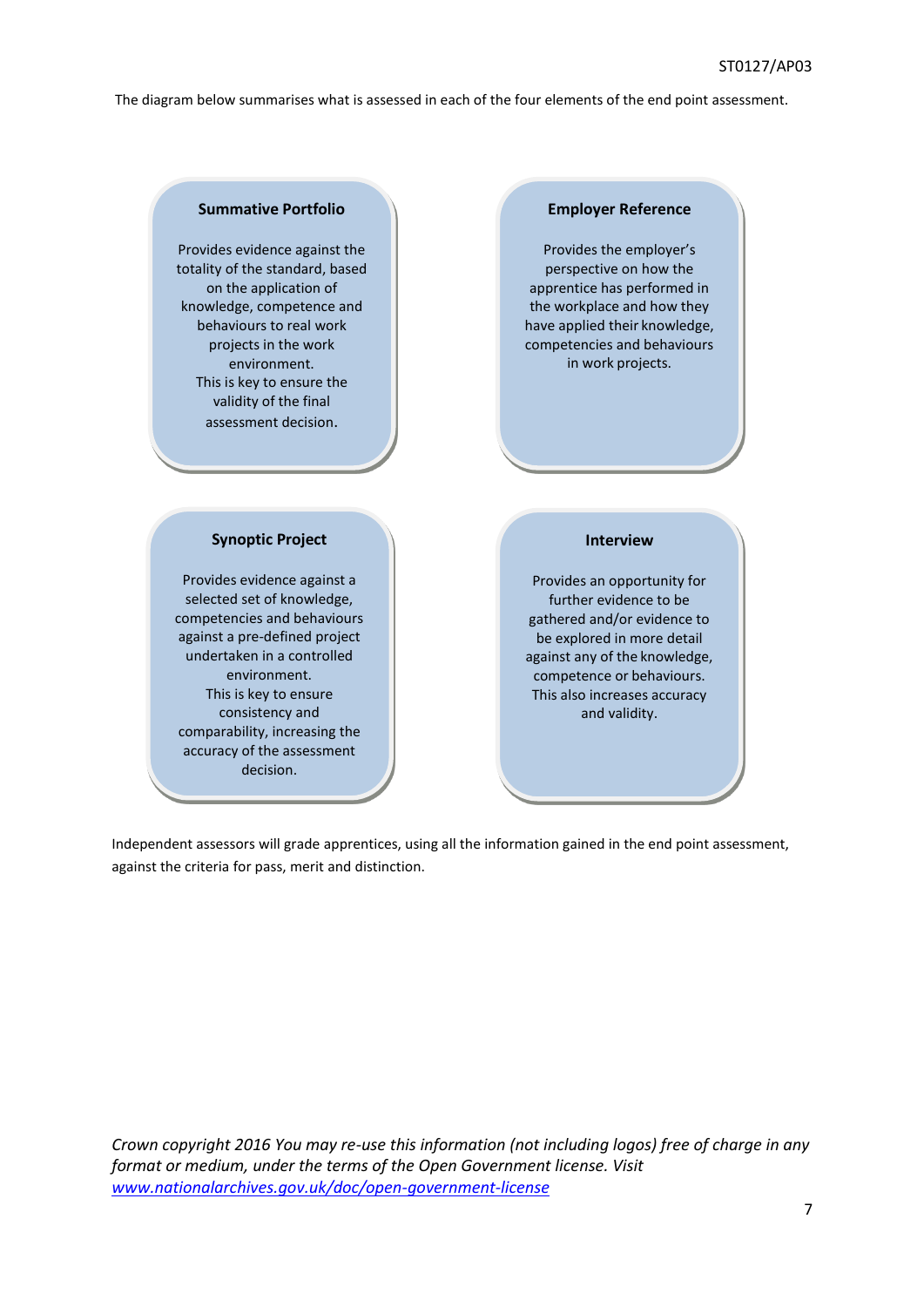#### **5.1 Summative portfolio**

In the summative portfolio apprentices present evidence from real-work projects, illustrating the application of all the knowledge, skills and behaviours set out in the standard. The portfolio is not evidence that the learning has taken place, but is evidence that the apprentice has applied that learning in a holistic and coherent way.

The evidence contained in the portfolio will comprise a small number of complete and/or discrete pieces of work which, together, cover the totality of the Standard. It will showcase their very best work, enabling them to demonstrate how they have applied their knowledge and understanding in a real-work environment to achieve real-work objectives.

Employers and training providers will assist the apprentice to assemble their portfolio to ensure that the summative portfolio is complete, that it covers the totality of the Standard and has been done to a satisfactory standard. Wherever possible, this will be an e portfolio or other electronic platform.

The evidence should be based on real work projects or outputs. The evidence can be supplemented with the following

- performance reports
- reflective accounts by the apprentice
- expert witness testimony
- customer feedback

The completed portfolio is assessed against the requirements summarised in the standard and set out in detail in the occupational brief. This is carried out by an independent assessor who makes their own judgement on the quality of the work. The independent assessor may also note particular aspects of the work that they wish to discuss with the apprentice during the interview, either to confirm their judgement and/or provide further information on which to base their grading decisions.

The evidence will be assessed against all components of the standards, i.e.:

- technical competencies;
- technical knowledge and understanding;
- underpinning skills, attitudes and behaviours.

The assessor will examine the evidence in the portfolio for:

- completeness the evidence in the portfolio, taken together, must cover the totality ofthe standard
- quality the evidence must at least satisfy the minimum requirements for each area of the standard, as defined in the Occupational Brief available from the Tech Partnership.

#### **5.2 Synoptic project**

The synoptic project presents evidence from a business-related project testing the application of a selection of the knowledge, skills and behaviours defined in the standard. Each project will specify which selection of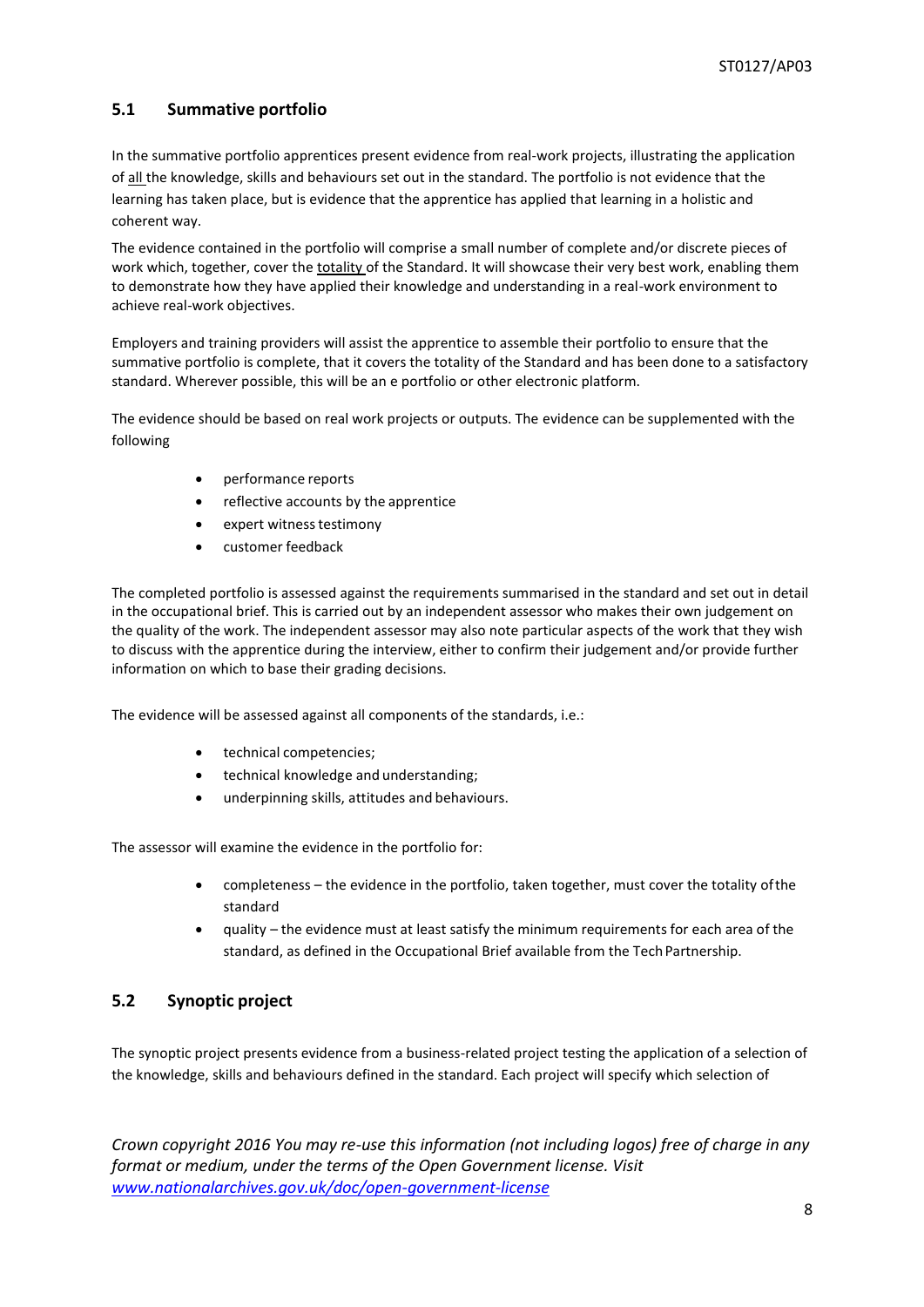knowledge, skills and behaviours it is designed to test. The project does not need to cover every competence, but must cover a broad breadth of the competence outcomes, including the design, installation, maintenance and support of a communication network.

The project is designed to assess apprentices in a consistent way, irrespective of their particular workplace and their particular role within their company, and must therefore be completed outside of day-to-day work pressures.

Assessment Organisations will develop a bank of business-related projects. Each of these projects will present a typical business task, appropriate for an SME, an IT business, a large corporate or a non-IT businesses. All of the projects will be comparable in terms of content and complexity, it is the context within which the skills and knowledge must be demonstrated that will vary. Training providers and employers will select the most appropriate project for each apprentice, based on their current job role.

Existing projects will be rotated and new ones introduced. The projects will also be designed in such a way as to ensure there is no benefit for an apprentice having prior knowledge of a project.

Each project will take, typically, five working days to complete. Apprentices will complete their project off-thejob, so that they are away from the day to day pressures of work and in a 'controlled' environment, which may be on the employer's premises or the training provider's premises. The requirements for the `controlled environment' will include a quiet room, away from the normal place of work, with a dedicated work-station, with access to all the required equipment and with someone responsible for the controlled environment to ensure it is their own work and to respond to any questions in a consistent way.

The synoptic project is assessed by an independent assessor who makes their own judgement on the quality of the work, based on the defined knowledge, skills and behaviours it is testing against the standard, the grading criteria and the minimum requirements for each area set out in the Occupational Brief. 2

The independent assessor may also note particular aspects of the work that they wish to discuss with the apprentice during the interview, either to confirm their judgement and/or provide further information on which to base their grading decisions.

Assessment Organisations will test and trial the projects with a small group of apprentices, employers and training providers. This will ensure they are valid, reliable and comparable to the other projects before being implemented. Assessment Organisations will monitor projects over time to ensure comparability and continuing relevance.

At least half of the projects will be available to complete on-line.

Projects will balance the need to 1) be specific to ensure consistency and comparability and 2) be sufficiently flexible to enable apprentices to apply the approaches they use in their role.

Each project will enable the following to be demonstrated

- the application of knowledge and skills to meet the project outcomes
- the approach to planning and completion of the task
- the application of the relevant behaviours

Projects will enable differentiation of performance in line with the grading criteria.

 $2$ The Occupational Brief is available from the Tech Partnership

*Crown copyright 2016 You may re-use this information (not including logos) free of charge in any format or medium, under the terms of the Open Government license. Visit [www.nationalarchives.gov.uk/doc/open-government-license](http://www.nationalarchives.gov.uk/doc/open-government-license)*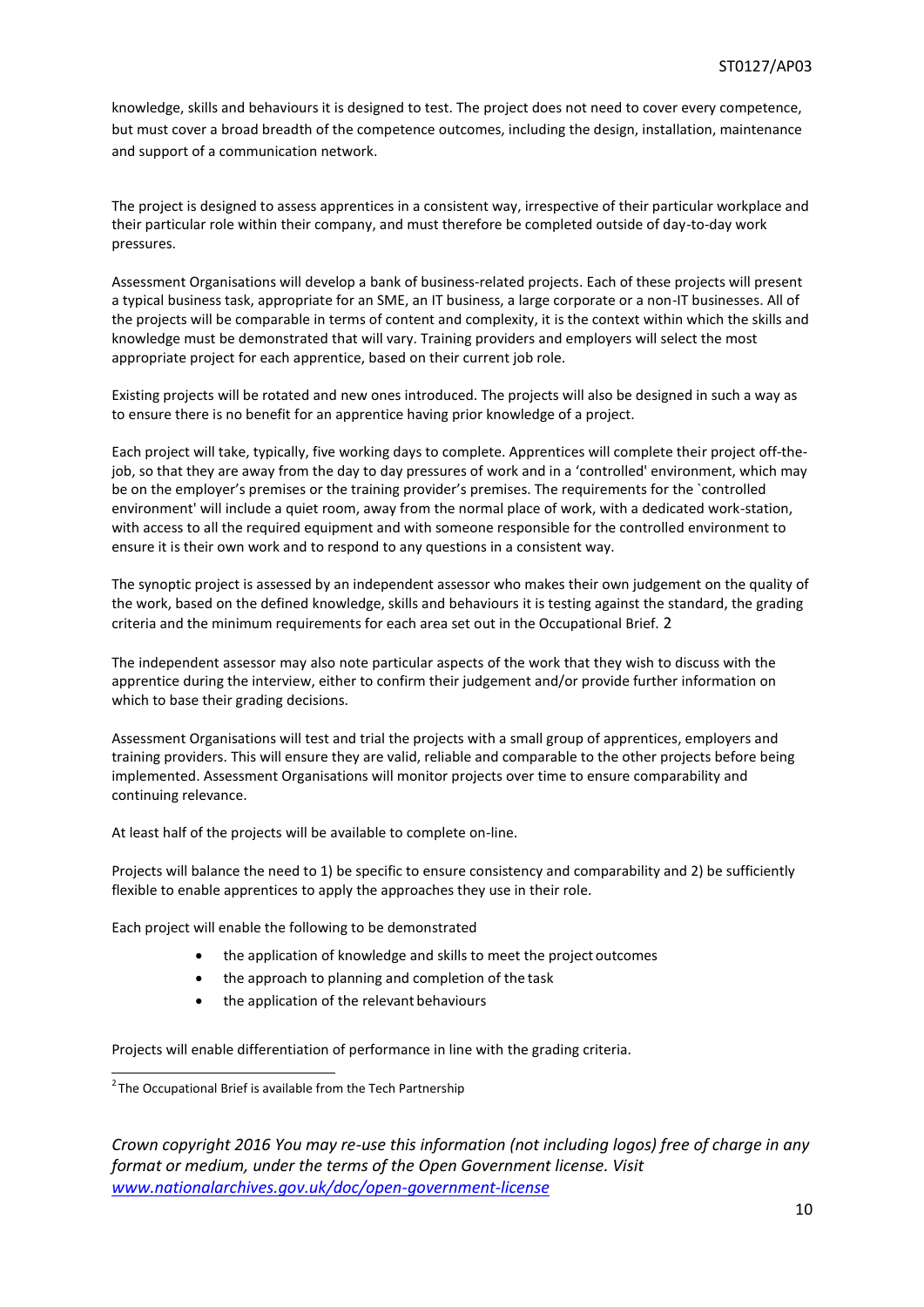Projects will require apprentices to document their assumptions and to highlight the consequences of those assumptions – enabling them to show their understanding of commercial pressures, and the application of their thinking and problem solving skills.

#### **5.3 Employer Reference**

The employer will provide a reference setting out their views of the quality of the apprentices work.

The Assessment Organisation will provide guidance and a simple template seeking employers' comments against the grading minimum standards, criteria and dimensions, as set out in the Occupational Brief.

The employer will not be asked to grade or provide a rating, as they do not have the comparative experience or evidence.

#### **5.4 Interview**

The interview is a structured discussion between the apprentice and their independent assessor, focusing on the summative portfolio and the synoptic project, with reference to the employer reference as appropriate. It covers both what the apprentice has done in terms of the standard of their work, and also how they have done it. This enables the end point assessment to include the full range of technical knowledge and competencies as well as the underpinning skills, attitudes and behaviours.

The purpose of the interview is to:

- clarify any questions the independent assessor has from their assessment of the portfolio and the project;
- explore any comments raised in the employersreference;
- confirm and validate judgements about the quality of work;
- explore aspects of the work, including how it was carried out, in more detail;
- provide further evidence for the independent assessor to make a holistic decision about the grade to be awarded.

Assessment Organisations will produce a structured brief for the independent assessor to support the discussion. This will ensure that consistent approaches are taken and that all key areas are appropriately explored.

The interview will cover

- what they submitted in the portfolio
- what they produced in the project
- the standard of their work, as evidenced in the portfolio and the project
- how they approached the work submitted in the portfolio and theproject

The interview can draw on broader experience from the workplace, but the initial and the primary focus is on the work presented in the portfolio and the project.

The interview will be undertaken by an independent assessor – and it is the same assessor who has assessed the portfolio and the project (and who is approved to assess against that standard) and who will also make the grading decision.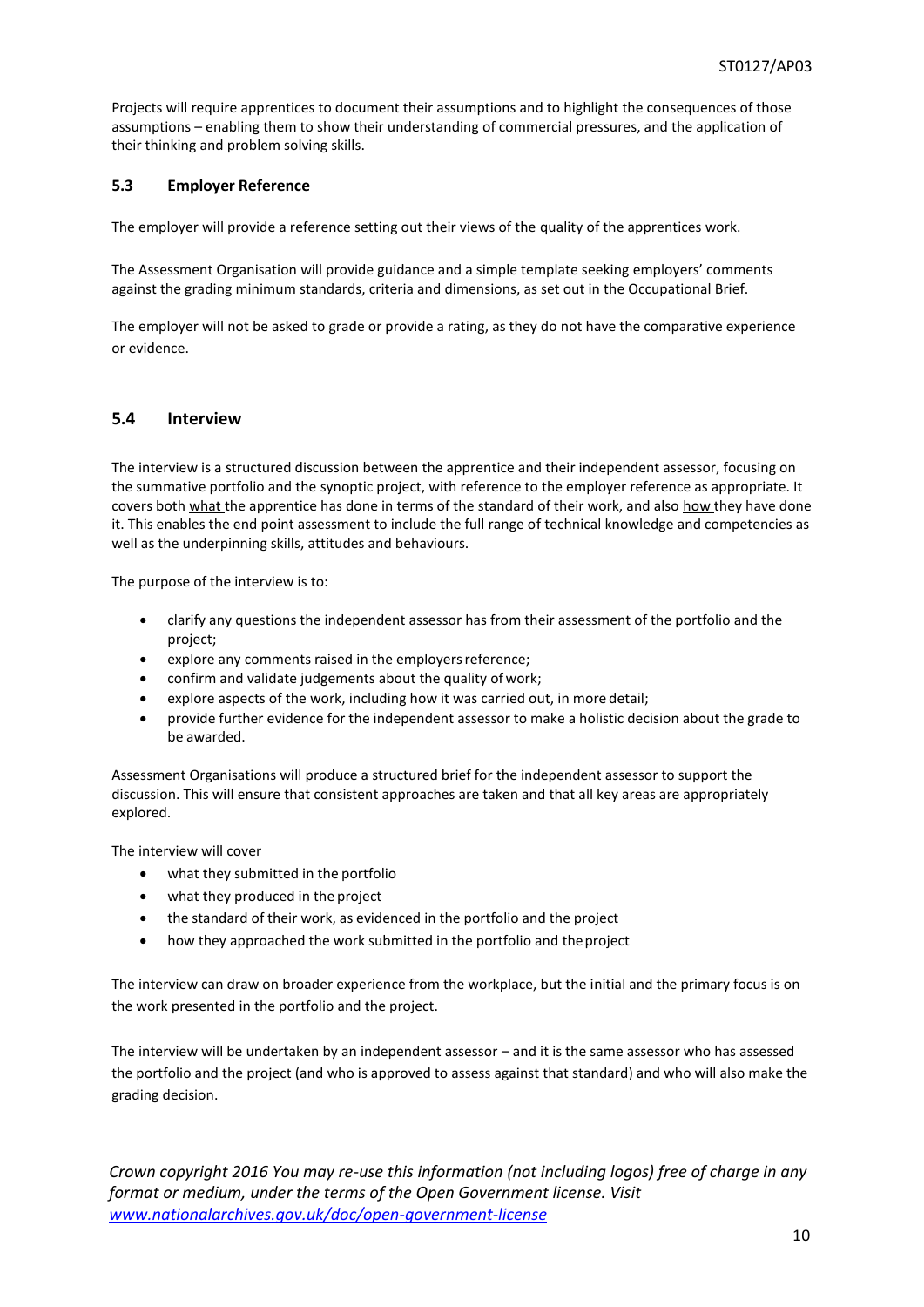The interview will take place following the completion and assessment of the project and the portfolio

It is only after the interview has been completed that the grading decision can be taken

### **6. Grading**

Grading takes place at the end of the apprenticeship, following the end point assessment. The output is a single grade: pass, merit or distinction, for the entire apprenticeship.

Grading is done by the independent assessor, based on a holistic view of the apprentice's work and as evidenced through each of the methods of end point assessment.

The assessor will assess each of the project and the portfolio in advance of the interview, will review the employer reference, and will note

- any initial assessment conclusions
- questions to explore at interview to test these initial conclusions

Whilst the assessor may have some sense of the likely or potential grade, this initial and partial assessment conclusion is not communicated as the grading decision cannot be made before all the evidence has been assessed, including the evidence gained at the interview.

The interview enables the outputs from the project and the portfolio to be explored in more detail – in terms of what was produced and how it was produced, and to address the questions previously identified and to validate, test and amend initial assessment conclusions.

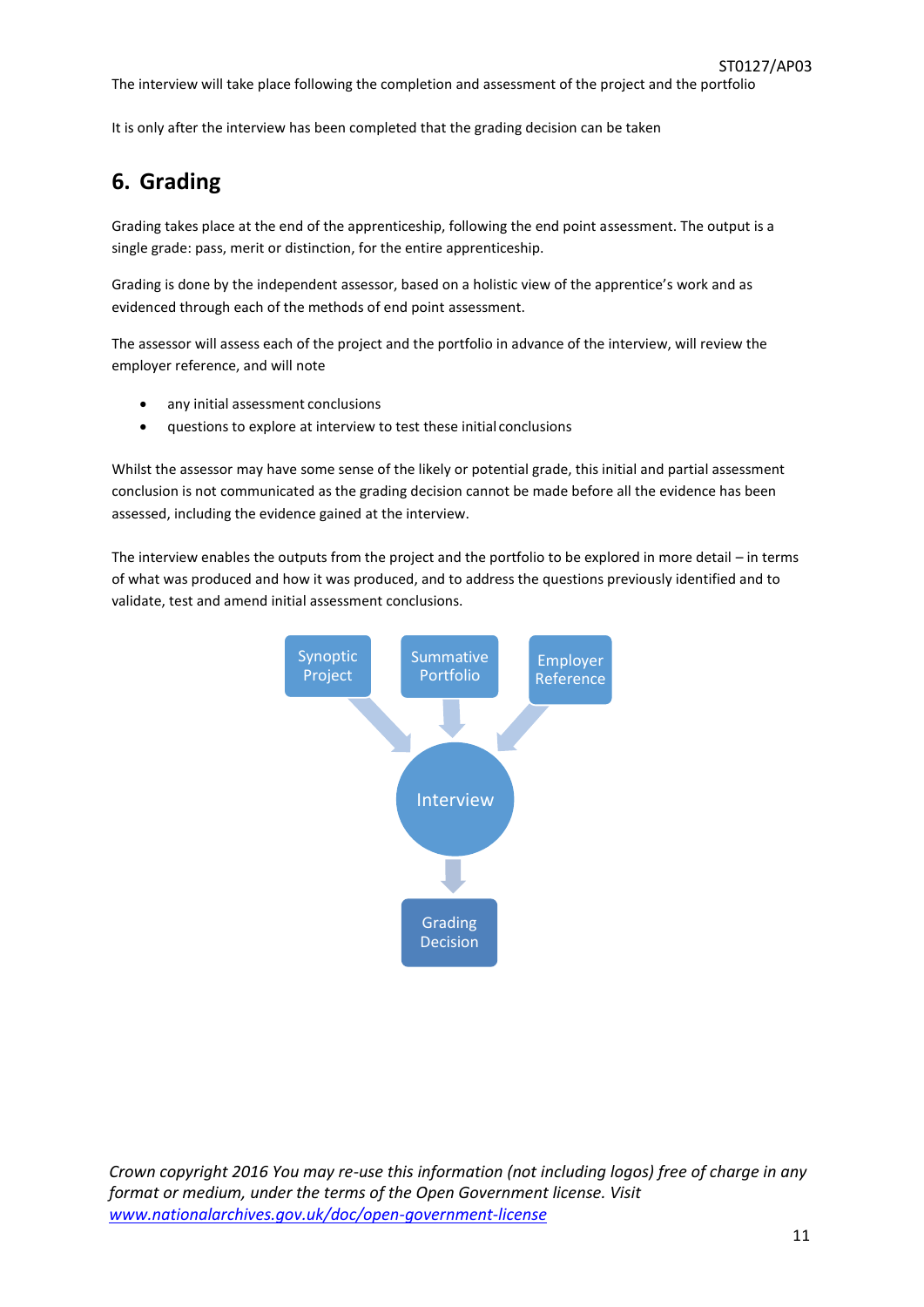The grading decision is made after the interview. The grading decision is made on the basis of a holistic assessment of the totality of the evidence presented - including the interview itself, bearing in mind that

- The bulk of this evidence is contained in the portfolio, and it is the portfolio that presents evidence against the totality of the standard
- The project provides a test of how well the apprentice can perform, in a controlled and comparable environment against a selection of the competences on the standard – a check and a balance on the portfolio
- The employer's reference provides supporting evidence based on their perceptions of that apprentice within their workplace
- The interview provides additional supporting evidence or clarification of the above

There is one grade – and none of the elements are gradedseparately.

#### Grading criteria

There are three sets of criteria on which the assessment and grading is made. The three criteria are

The What: what the apprentice has shown they can do,

The How: the way in which the work has been done

The With Whom: The personal and interpersonal qualities the apprentice has brought to all their work relationships

Each of these three criteria has minimum (expected) requirements, which must be satisfied for a pass.

Each of these criteria has a number of dimensions which should be considered to determine if the apprentice is significantly above the minimum (expected) level of quality in this occupation.

That is, for each of the three criteria there are two levels: the expected level (as defined in the minimum requirements) and a level that is significantly above this

Significantly above the expected level of quality

Expected level of quality

The minimum requirements for a pass and the dimensions to be considered for a merit or a distinction are defined in the Occupational Brief, available from the Tech Partnership. The annex contains the criteria for a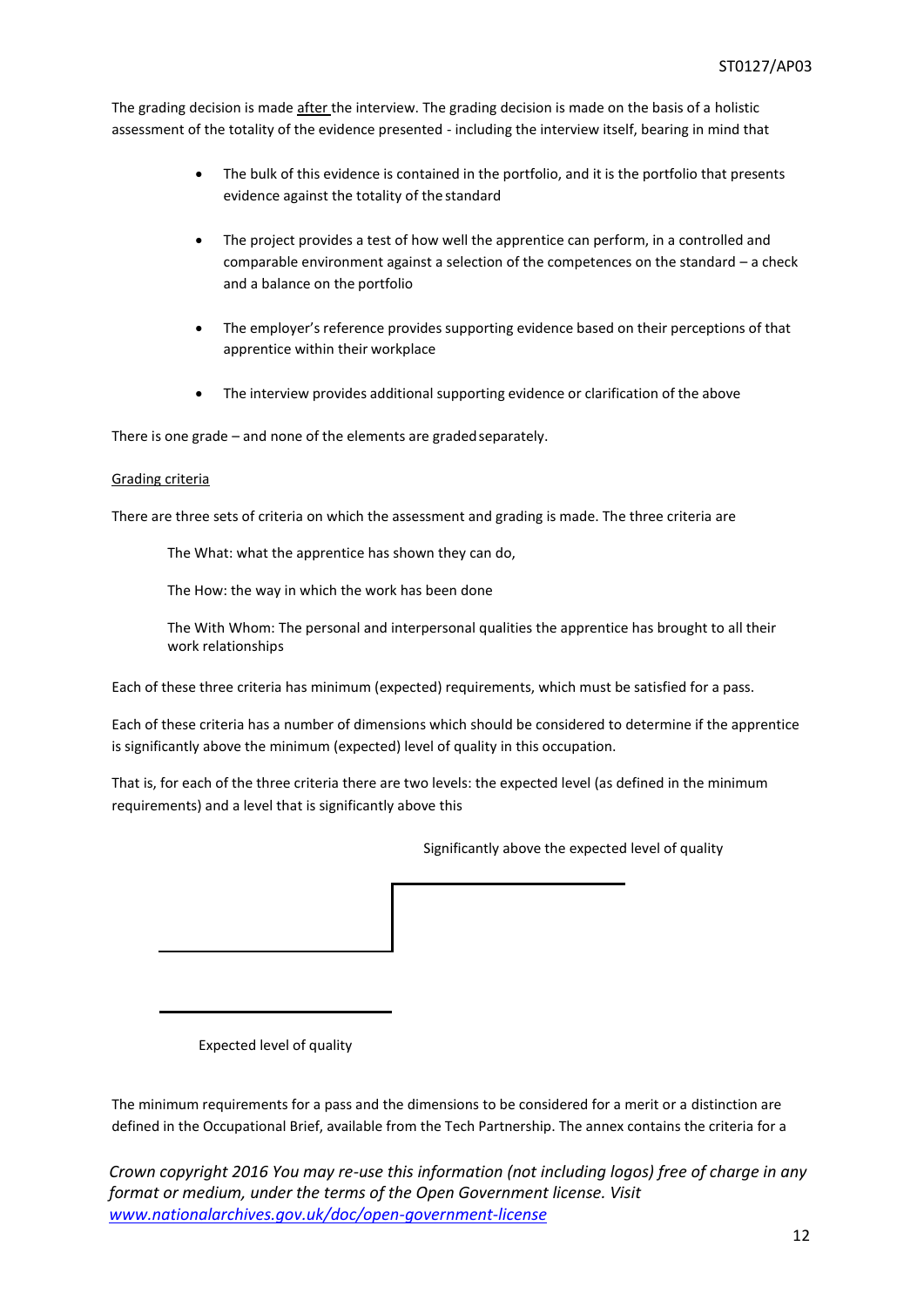merit or distinction.

#### **The Grading Decision**

The purpose of grading is to differentiate between those apprentices whose work is at the expected level of quality against the totality of the skills, knowledge and behaviours specified in the standard and those whose work is significantly above this expected level

For a pass, each of the three sets of criteria must demonstrate at least the expected (minimum requirement) level of quality

For a merit, the What has to be significantly above the level of quality and one of either the How or the With Whom has to be significantly above the level of quality expected

For a distinction, each of the three sets of criteria must be significantly above the expected level of quality

The assessor takes a holistic judgement of whether or not their assessments demonstrate that the apprentice is "significantly above the expected level of quality" in each of these three areas and can then determine which grade should be awarded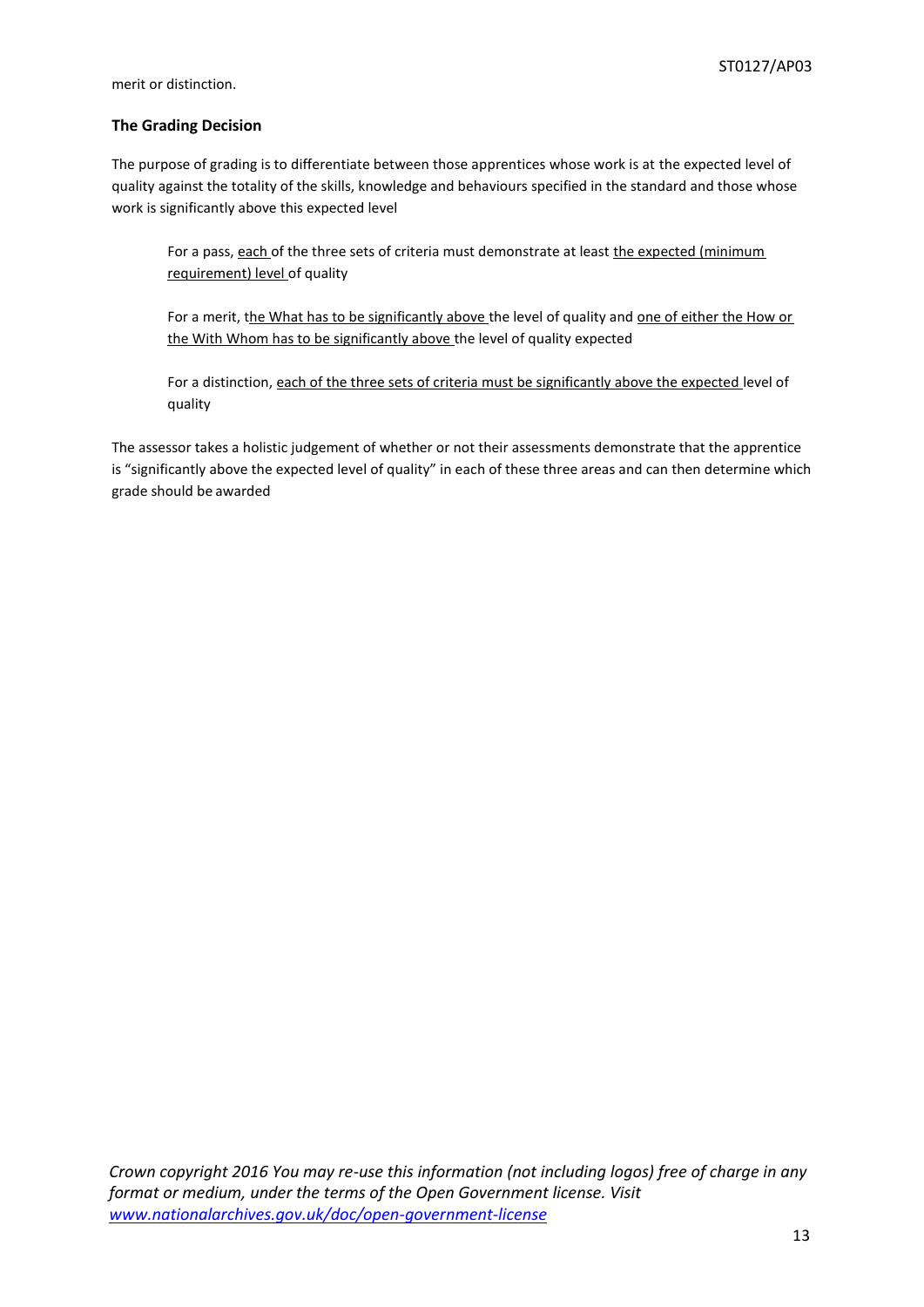![](_page_13_Figure_1.jpeg)

### **7. Professional body recognition**

Apprenticeships are a key entry point to the significant career opportunities that the digital industry sector can provide. The Register of IT Technicians, managed by BCS, provides independent recognition that completing an apprenticeship is the beginning of a career in the IT profession.

People completing this apprenticeship will be eligible to apply for a place on the independent Register of IT Technicians, providing recognition of their competence in applying technical skills in a business environment whilst signing up to a professional code of conduct and behaviours. This confirms SFIA professional competence. A place on the Register acknowledges that those achieving these standards have joined the professional community, and opens the door to the continued support, career development and guidance that professional bodies provide.

Professional body involvement and recognition in the development of the standards and the approach to assessment is a further, independent, check on quality assurance both for the apprenticeships delivered against the standards and an individual's assessment against them.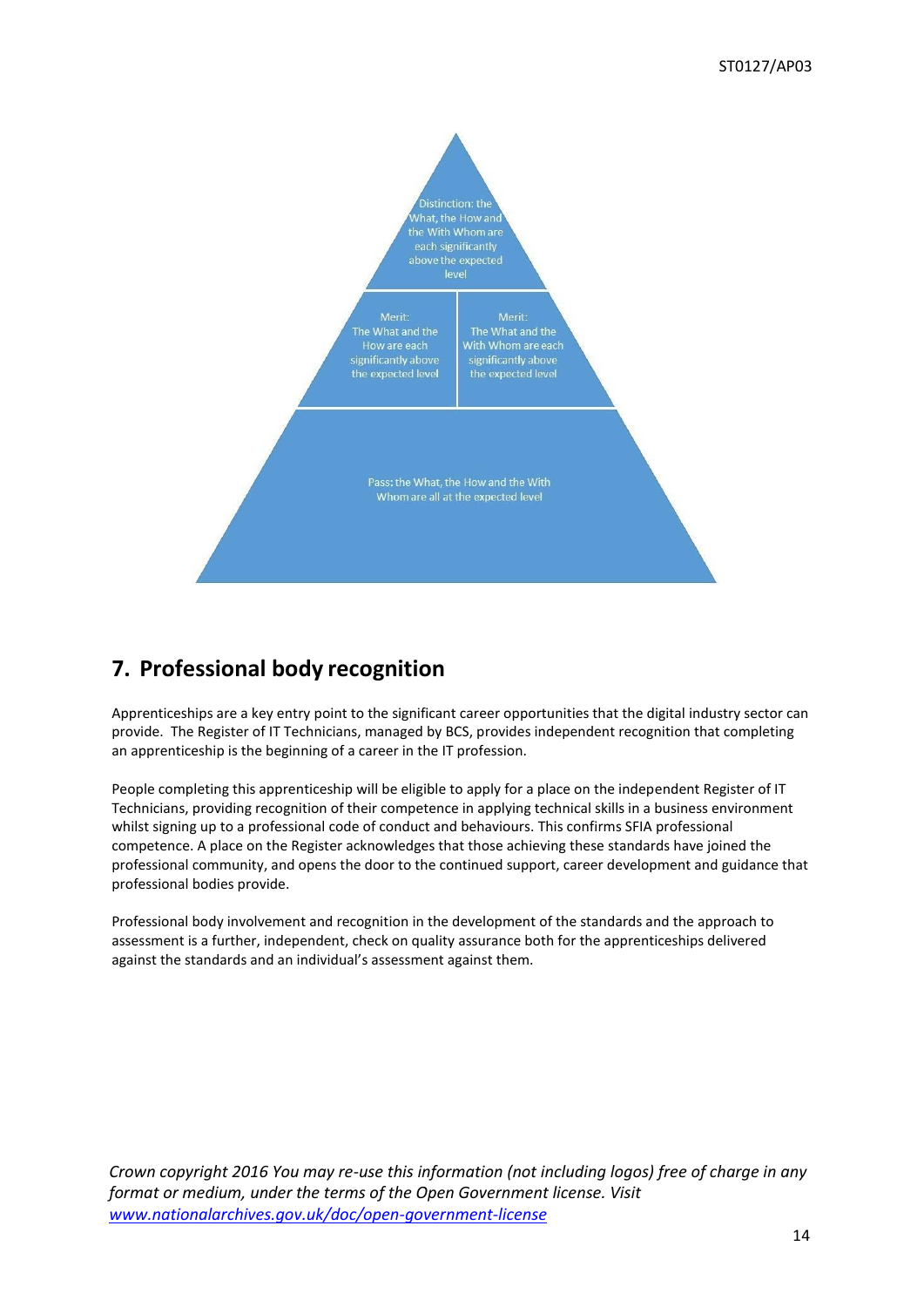## **8. EXTERNAL QUALITY ASSURANCE OF END POINT ASSESSMENT FOR THE DIGITAL INDUSTRIES TRAILBLAZER APPRENTICESHIP STANDARDS**

All assessment organisations listed on the Register of Apprenticeship Assessment Organisations (RoAAo) are required to comply with assessment processes as set out in this plan and must adhere to the external quality assurance process. The external quality assurance will be overseen by a new Digital Industries Apprenticeship External Quality Assurance Board and conducted and managed by the Tech Partnership on a non-profit basis.

#### **Digital Industries Apprenticeship External Quality Assurance Board**

Membership of the Board will be via an open, transparent and fair public nomination and selection process. Membership will be open to all types and sizes of businesses, including representatives from SMEs. When a vacancy arises, employers of tech and digital staff will be invited to apply for a seat on the Board, demonstrating support from at least two industry and/or relevant stakeholder organisations. Nominees will be selected based on their experience, knowledge, and commitment to ensuring that the quality, consistency and impact of apprenticeships for the benefit of the sector is maintained and maximised. Selection will also consider the overall balance and make-up of the Board, to ensure that there is broad representation across sizes and sectors of organisations. The selection of Board members will be undertaken by the Digital Industries Apprenticeship External Quality Assurance Board. Until this Board is fully established (expected January 2017) selection will be by employers from the Employer Implementation Group. None of the employers involved in the selection of Board members, or the organisations they work for, will have be connected to any of the applicants. The Board will have 10 members

The Board will have a balance of members from different sectors, including the public, private and voluntary sectors, tech and non tech companies and will include at least two representatives from SMEs. The Board will have a chair and there will be formal, and published, terms of reference for the Board. Each Board member will be subject to re-election after a period of two years and no Board member will be eligible to serve more than two terms. Board members will commit to working openly and on behalf of the industry as a whole and to declare formally any conflicts of interest. The Board may choose to invite others, such as training providers or assessment organisations, to attend some or all of the meeting where they want their input or expertise. The Board will have in-depth knowledge and understanding of the content of the relevant digital apprenticeship standards and assessment plans and of the external quality assurance arrangements and methodologies

The Board will:

- Set and agree the key measures to benchmark external quality assurance results to be used by the Tech Partnership
- Review the reports from the external quality assurance for each assessment organisation and for each standard, based on the reports produced by the Tech Partnership, and will agree corrective action as required
- Make recommendations, to the relevant employer group who set the standards, to training providers and to assessment organisations, to share best practice and/or to highlight issues that need to be addressed in the Standard or Assessment Plan, as required

#### **External Quality Assurance Process**

External quality assurance will focus on four activities to ensure compliance including consistency of assessment materials; competence and performance of staff; the internal quality assurance systems and processes; and the external moderation of a sample of end point assessments.

These activities will be reviewed through two processes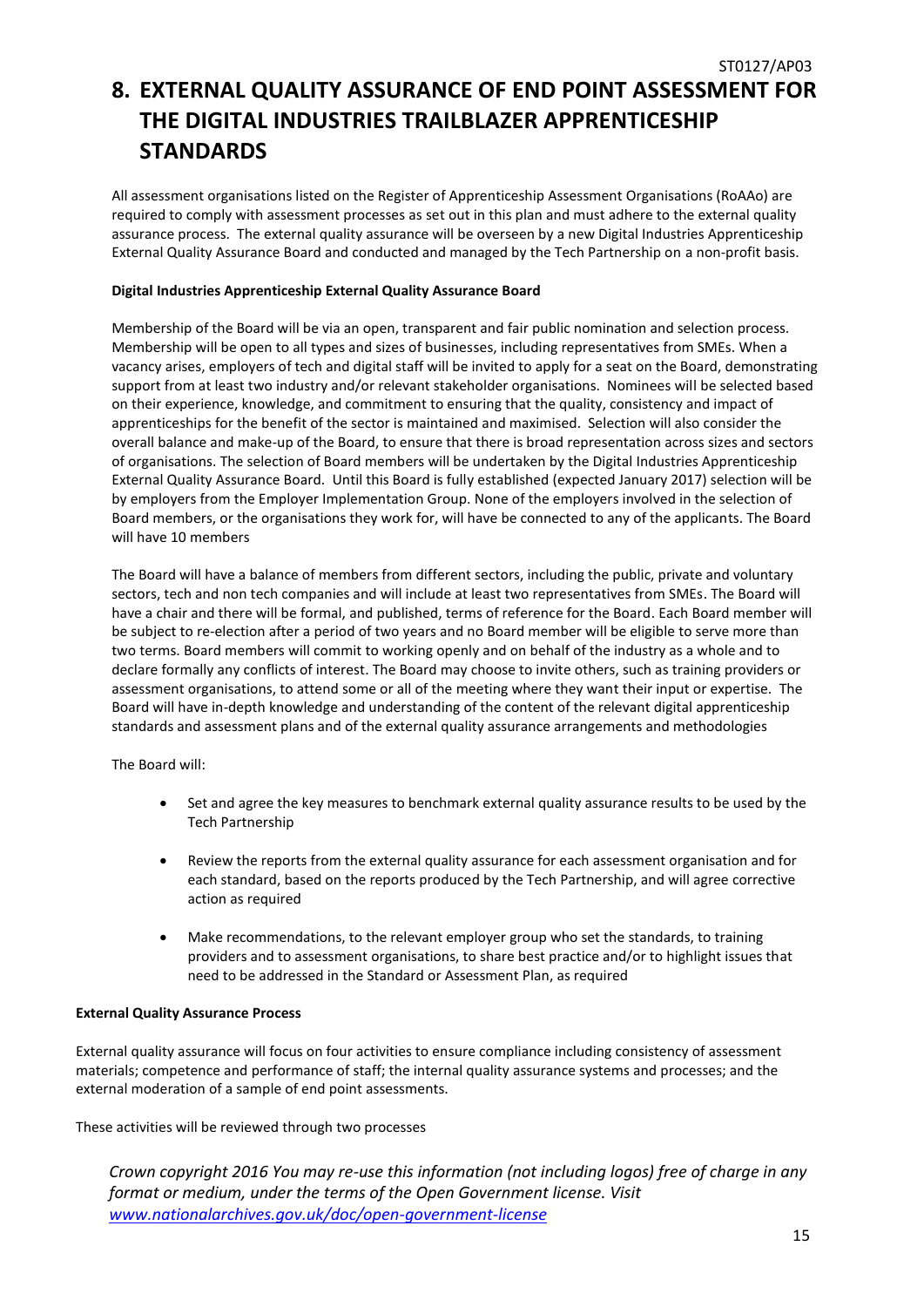#### Systems Audit

A systems audit will be undertaken within six months of such registration, and then on an annual basis. The systems audit will include

Ensuring consistency of assessment tools including the design of the assessment materials, the consistent application of these tools and the internal quality assurance of assessment materials

Competence of staff including the occupational competence of assessment and internal verification staff and the appropriateness of the training and CPD of staff for the standards they are assessing against

Internal quality assurance systems, processes and reporting

The systems audit will be based on desk review of all relevant documentation, meetings with key staff and a site visit. A formal report will be produced following the systems audit, highlighting any areas where remedial action is needed. Assessment Organisations will be required to provide a remedial plan, with clear timescales, setting out how they will address any such issues.

#### **External Moderation**

Assessment Organisations will advise the Tech Partnership as soon as they are notified by an employer and/or training provider that an apprentice is ready to undertake end point assessment and the external moderation of assessment decisions will be undertaken with a sample of those assessments that have been completed since the previous external moderation visit. It is expected that external moderation will take place at least annually.

The sample size will vary and will be dependent on a number of factors, including the number of sites, the number of assessors and assessments undertaken, the number of different standards being assessed, the previous findings from external moderation samples and the conclusions from the systems audit. In the first year of assessment against a standard, all assessment organisations will have a higher percentage sample.

A formal report will be produced following each sample of external moderations. These reports will be supplied to the assessment organisation, setting out any areas where the service has not fully met the defined requirements and/or where inconsistencies have been identified. This will require the assessment organisation to produce and agree a remedial plan, with clear timescales, to ensure the service fully meets all the requirements.

#### **8.1 Ensuring independence**

Independence and impartiality are achieved as the end point assessment is undertaken by an independent assessor from an Assessment Organisation. The independent assessor will make a holistic assessment of each apprentice's work, including the grade to be awarded, on the basis of evidence supplied in the portfolio, the project, the employer reference and through the interview.

#### **8.2 Delivering consistent, reliable judgements**

The assessment methods described above are designed to produce assessment outcomes that are consistent and reliable, allowing fair and proper comparison between apprentices employed in different types and sizes of organisation.

The apprenticeship standard defines what is required in terms of skills, knowledge and behaviours. Our approach puts the standard at the heart of the assessment process, ensuring that judgments on occupational competence are consistent and that there is standardisation and comparability between employers.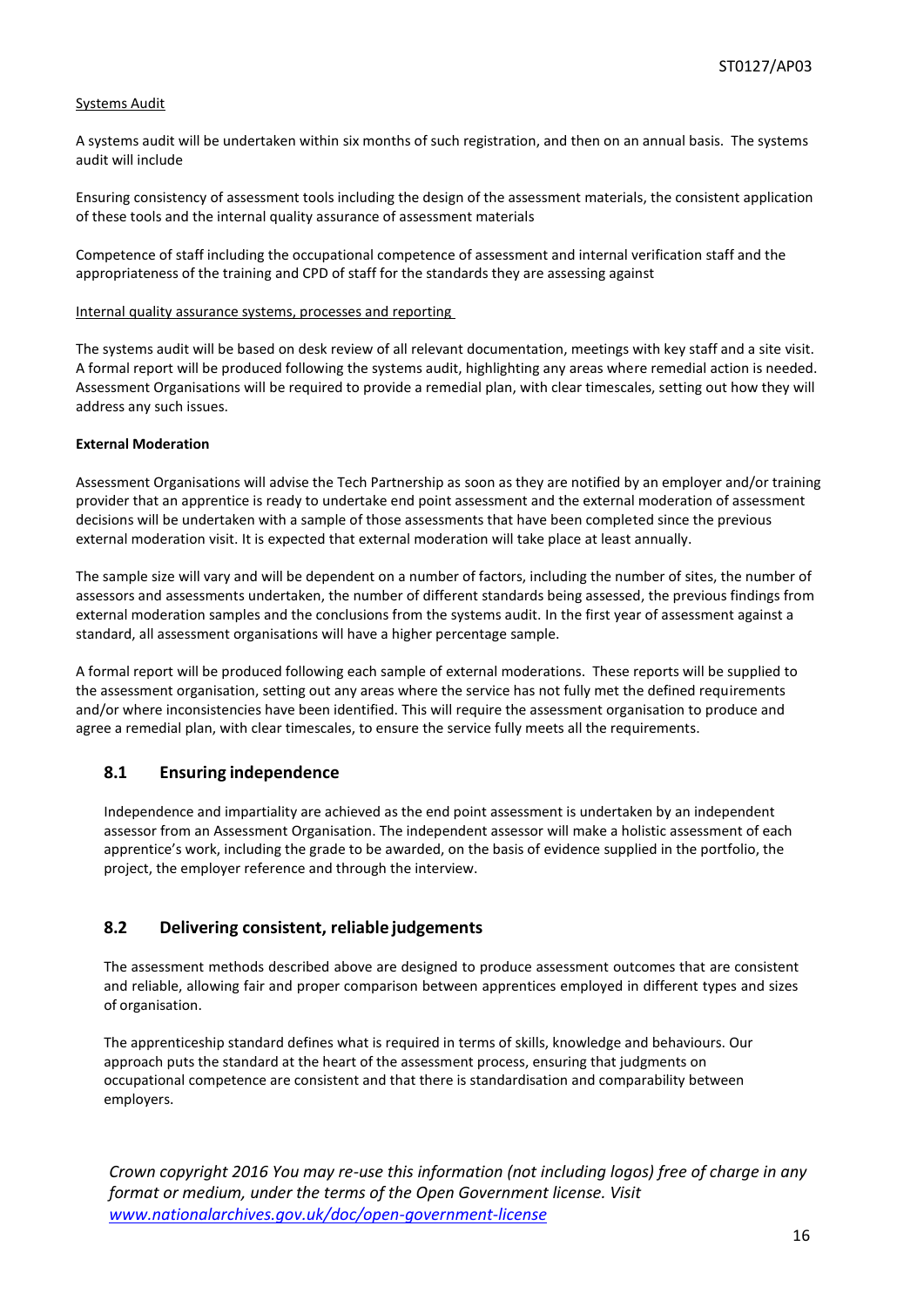This specification for the tools, materials and techniques to be used in assessment, are the starting point to ensure that consistent approaches to assessment are taken by assessment organisations. The detailed criteria as set out in the Occupational Brief help to ensure consistent application of these assessment methods.

Any organisation interested in delivering the assessment service must be on the SFA register and will, therefore, be able to demonstrate a range of capabilities including

- in depth and up to date sector knowledge and understanding
- credibility within the sector
- the capability and relevant, up to date sector experience of the people who will carry out assessments
- the ability to develop tools and materials to deliver these assessments
- a track record in delivering assessments
- robust internal verification processes
- employer responsiveness and effective customer service processes
- induction, and training and development plans for everyone involved in assessment
- effective leadership and management arrangements
- quality assurance and quality control procedures
- impartial moderation of assessments

(In addition, assessment organisations who wish to develop and assess the Knowledge Modules must be/become registered with Ofqual with the ability to develop and deliver Ofqual regulated qualifications in accordance with the specification for the Knowledge Modules.)

It will be the responsibility of the Assessment Organisations to ensure that those undertaking end point assessments have the necessary skills and industry knowledge to make reliable judgements. They will be required to recruit and train people, whether as employees or sub-contractors, with the right mix of skills and experience to undertake the independent end-point assessment against this standard.

Registered assessors must be competent in the occupation they are assessing, in terms of

- Up to date, relevant, in-depth and broad experience of working in thisoccupation
- Relevant industry expertise equivalent to or higher than the level of the apprenticeship standard being assessed and/or relevant professional recognition at a level equivalent to or higher than the registration level of the apprenticeship standard being assessed
- The possession of practical and up to date knowledge of the application of current working practices, infrastructure, tools and technologies appropriate to this occupation and of relevance to the sector/size of business in which they will be carrying out assessments

In addition, independent assessors must have completed an induction to demonstrate working knowledge of the apprenticeship standard and the assessment process. They must be fully trained and approved for use of each of the assessment tools and be trained in the consistent application of the grading criteria. They must attend standardisation meetings to ensure and maintain consistency of assessment decisions.

Anyone who undertakes end point assessment must be held on a register by the assessment organisation. The register must confirm that each individual undertaking end point assessment has satisfied these criteria and that evidence has been checked through, for example, a combination of

- Personal interviews
- Qualifications
- CPD certificates
- Employment history
- Testimonials
- Assessment organisation induction and training events

Assessment organisations will be responsible for developing the assessment tools and materials and supporting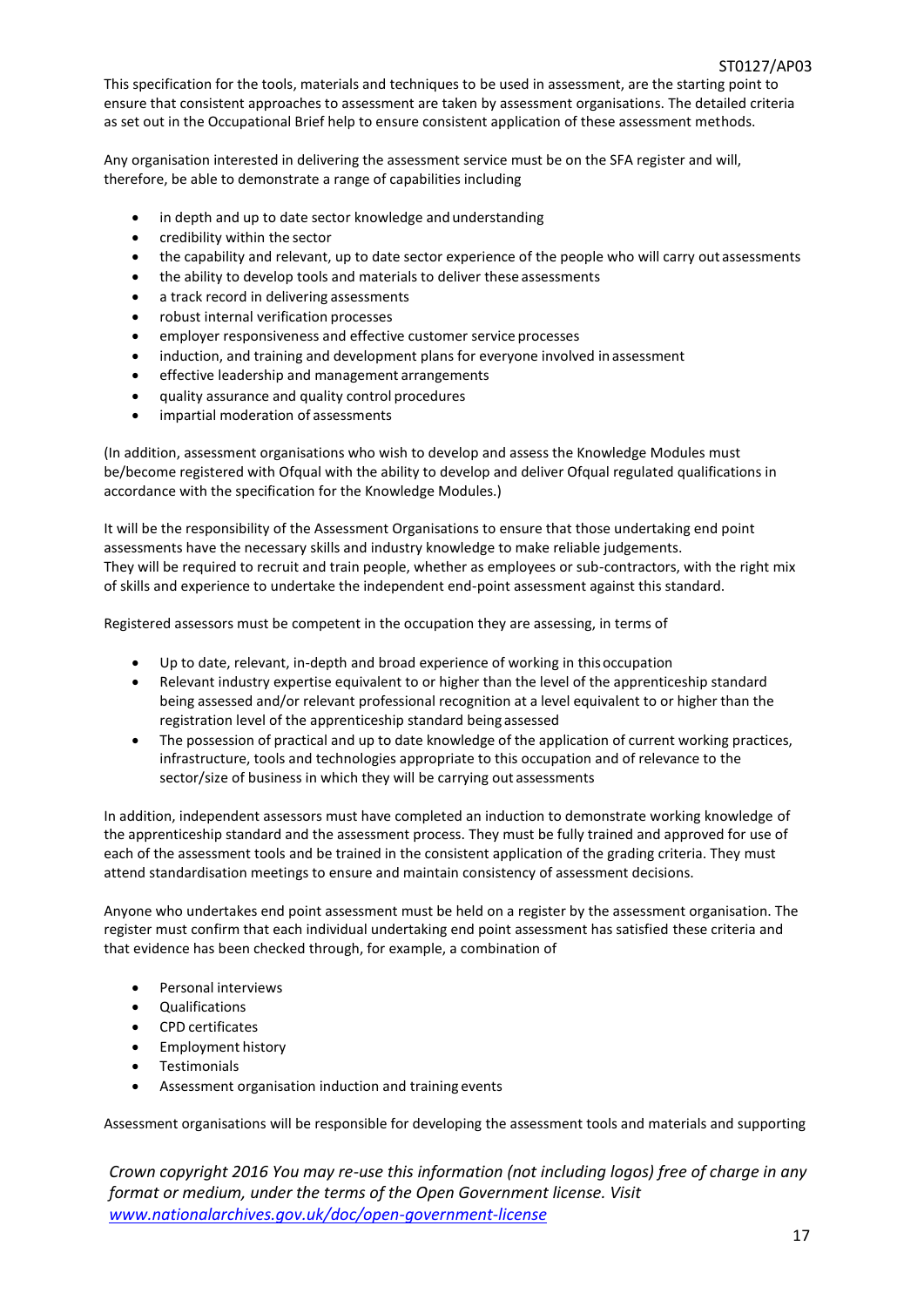materials, including documented criteria for the use of each assessment tool. These tools should be trialled and tested before implementation. Assessors should be provided with supporting information to help ensure that all assessments are made consistently and against thespecification.

The Assessment Organisations should have robust internal quality assurance and verification processes to ensure that the quality, consistency and validity of assessments is maintained. Assessment Organisations should have regular standardisation meetings between themselves.

All organisations delivering assessment will be expected to collaborate with each other to ensure consistency of assessment outcomes across different assessment organisations and to collaborate in relation to moderation arrangements.

#### **8.3 Delivering accurate, valid judgements**

The assessment process is designed to test the totality of the standard. As described elsewhere in this Plan, the combination of four assessment methods in the end point assessment ensures that the assessment of each apprentice is based on their performance and reflects accurately the quality of their work and the application of skills, knowledge and behaviours specified in the standard. Taken together, the four components of the end point assessment build a cumulative picture of performance against the standard.

- The portfolio is a key factor in ensuring the validity of the final assessment decision.
- The project provides a relatively high degree of consistency and comparability, increasing the accuracy of the assessment decision.
- The employer reference provides additional evidence of how the apprentice has demonstrated the application of skills and knowledge in theworkplace.
- The interview with an independent assessor increases accuracy and validity by providing the assessor with an opportunity to assess depth and breadth in the application of underlying knowledge, skills and behaviours.

The role of the independent assessor and the capability of the Assessment Organisation is critical – as these ensure that assessments are undertaken by suitably qualified and trained assessors, using approved tools and materials, with documented criteria, as well as robust internal verification and quality control processes.

### **9. Feasibility and Manageability**

These apprenticeships will be taken up by employers, from all sectors, across the country. This approach to assessment, with its emphasis on on-line and virtual assessment, means that there is no requirement for physical centres or for assessors to be located geographically.

There are a wide range of providers of vendor certificates and a number of specialist assessment organisations with the sector expertise to develop and deliver the required assessments.

It is estimated that there will be approx. 250 starts per annum on this apprenticeship once it is fully available.

### **10. Affordability and sustainability**

The costs and practicality of assessment have been key considerations in the development of this approach, not least because of the number of smaller businesses who employ apprentices in these roles. Cost effectiveness has been increased in a number of ways, including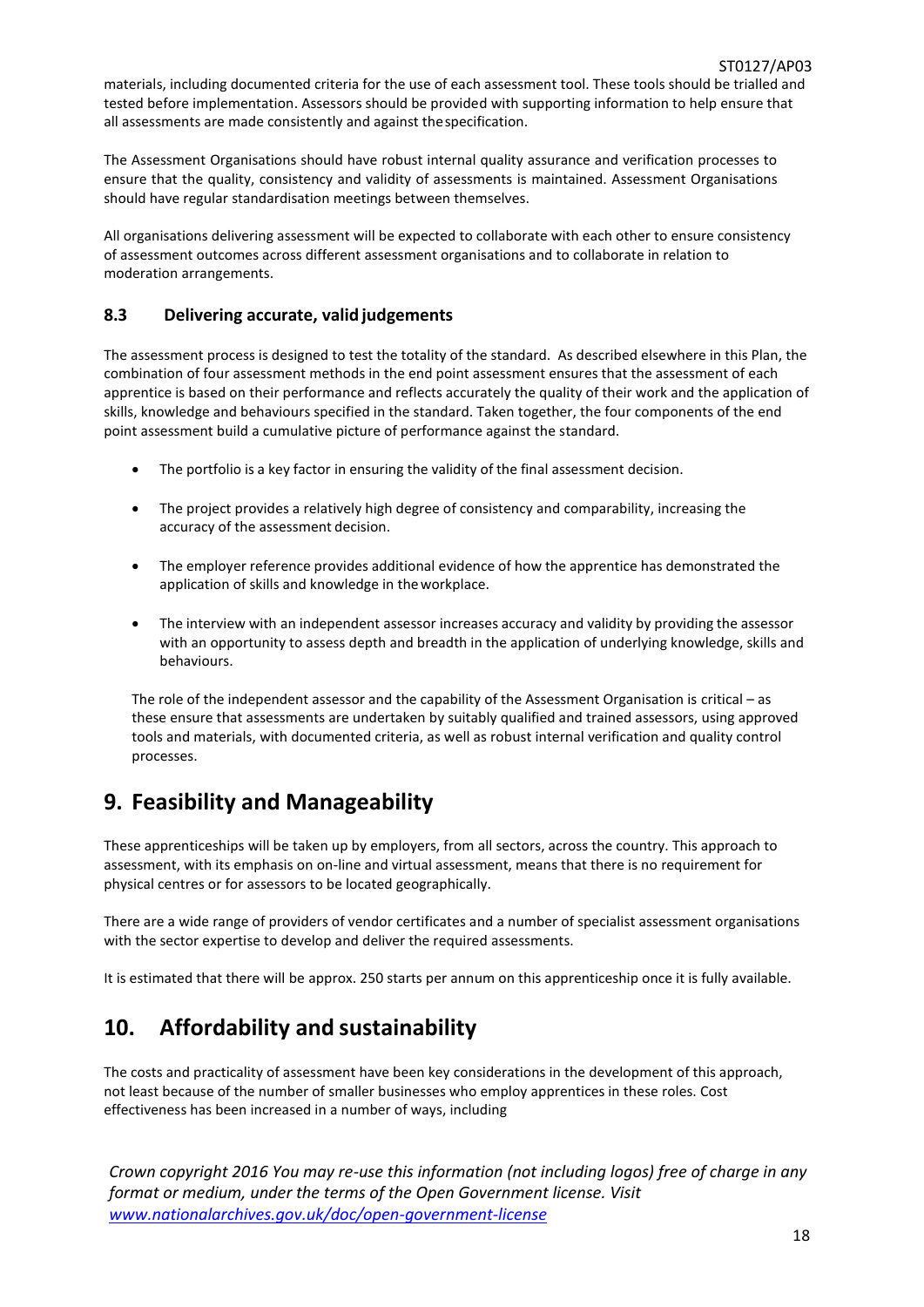- the removal of the current duplication in the on programme assessment of knowledge, by enabling the assessment of knowledge through vendor and professional qualifications
- the pragmatic combination of assessment methods ensures breadth, validity and reliability to satisfy the assessment requirements whilst minimising additional, non-value adding assessment costs
- the removal of the current requirements for the collection of unnecessary evidence throughout the duration of the apprenticeship, by focusing on end pointassessment
- the simplification of roles and responsibilities in the assessment process
- the involvement of the employer in defining the work projects reduces the need for multiple visits by assessors
- the development of on-line approaches, including on-line materials, resources and assessment processes, to enable scalability and cost-effectiveness

Consultation with awarding organisations and training providers has confirmed that the costs of this approach will be no more than the current arrangements, and could be significantly less. Their view is that less time will have to be spent on assessment, but that the time spent on assessment will be more value adding to the apprentice and the employer. They also recognise that they may need to have more experienced staff involved in the process.

Our aim is that total assessment costs will be 10-20% of the total cost of the apprenticeship. The direct costs of end-point assessment are estimated as follows

- assessment of portfolio of evidence 3.5 hours
- interview 2 hours, plus preparation, 3.5 hours
- assessment of final project based on the model of a practical complex project completed over five days, with one assessor covering a group of up to five apprentices, giving a cost of 1 day of assessment per apprentice
- grading

This gives a direct cost of end-assessment of approx. 2 day of assessor cost per apprentice.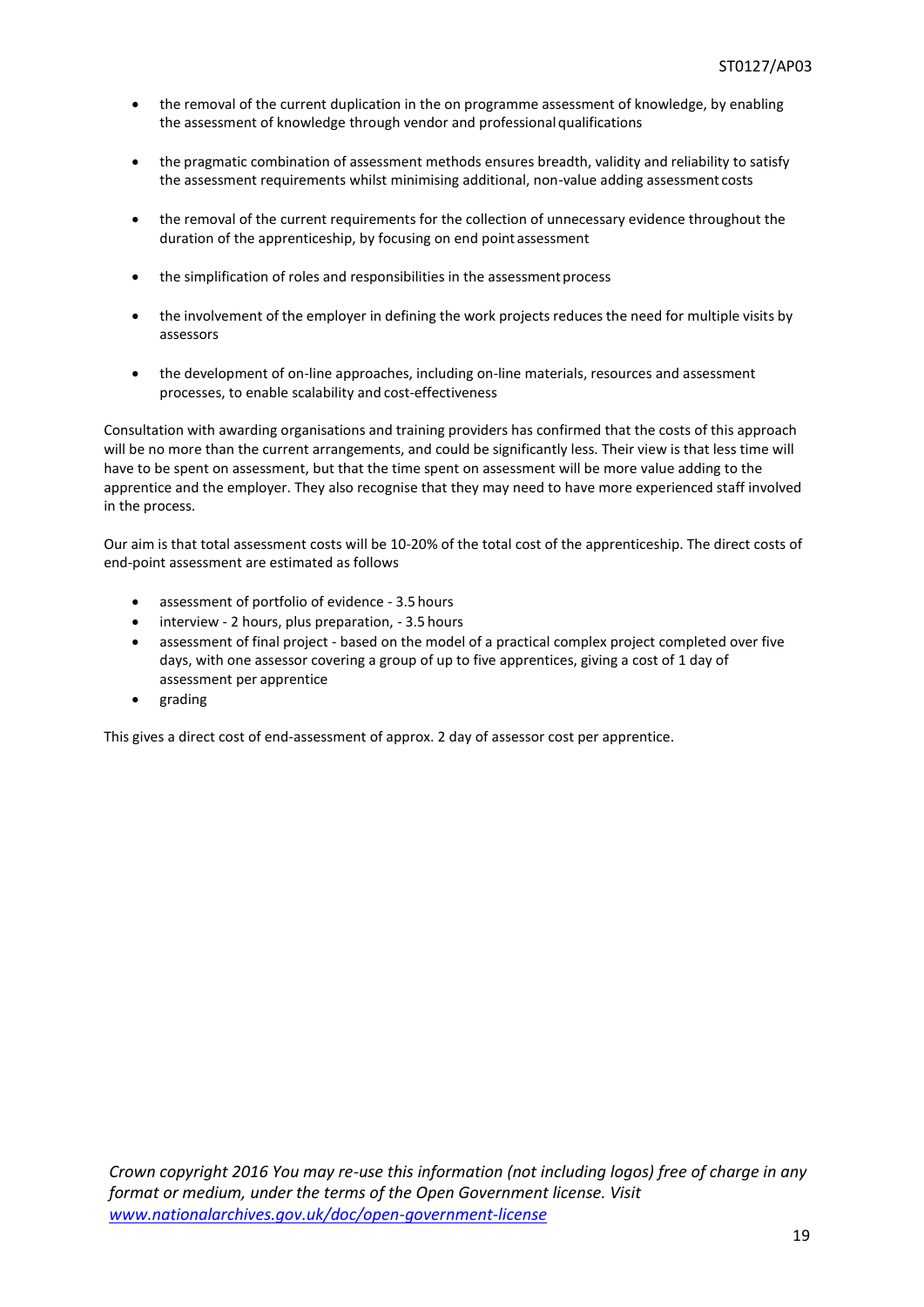#### **Annex**

#### **Criteria for the award of a merit or distinction.**

Details of the minimum requriements for a pass are contained in the Occupational Brief, available from the Tech Partnership. This annex contains the criteria to demonstrate that the apprentice is significantly above the minimum requirements in terms of

- 1) what they have done,
- 2) how they have done it and
- 3) with whom they have done it

#### **The What – what the apprentice has shown they can do Criteria for a Merit or Distinction**

The following table shows what the apprentices would need to demonstrate to be assessed as significantly above the expected level for what they have done

| <b>Dimensions</b>                      | Description of what significantly above the expected level |  |
|----------------------------------------|------------------------------------------------------------|--|
|                                        | of quality looks like                                      |  |
|                                        |                                                            |  |
| Breadth – the range of tools and       | Understands and applies a wide range of tools and methods  |  |
| methods understand and applied         |                                                            |  |
|                                        | Accurately and appropriately applies and effectively       |  |
|                                        | implements the right tools and methods in a variety of     |  |
|                                        | different situations                                       |  |
|                                        |                                                            |  |
| Depth - the level to which these       | A sophisticated user - fully exploits the                  |  |
| tools and methods are understood       | functionality/capability of the tools and methods          |  |
| and applied                            |                                                            |  |
|                                        | Extensive and deep understanding of different tools and    |  |
|                                        | methods and how and why they can be applied in different   |  |
|                                        | contexts                                                   |  |
| Complexity – the extent and            | Deals confidently and capably with a high level of         |  |
| prevalence of inter-related and inter- | interrelated and interdependent factors in their work      |  |
| dependant factors in the work and      |                                                            |  |
| how well the apprentice has dealt      |                                                            |  |
| with these                             |                                                            |  |
|                                        |                                                            |  |
|                                        |                                                            |  |

#### **The How: the way in which the work has been done Criteria for a Merit or Distinction**

The following table shows what the apprentices would need to demonstrate to be assessed as significantly above the expected level for the way in which the work has been done

| <b>Dimensions</b>                  | Description of what significantly above the expected<br>level of quality looks like |
|------------------------------------|-------------------------------------------------------------------------------------|
| Responsibility $-$ the scope of    | Undertakes work that is more complex, more critical or                              |
| responsibility and level of        | more difficult                                                                      |
| accountability demonstrated in the |                                                                                     |